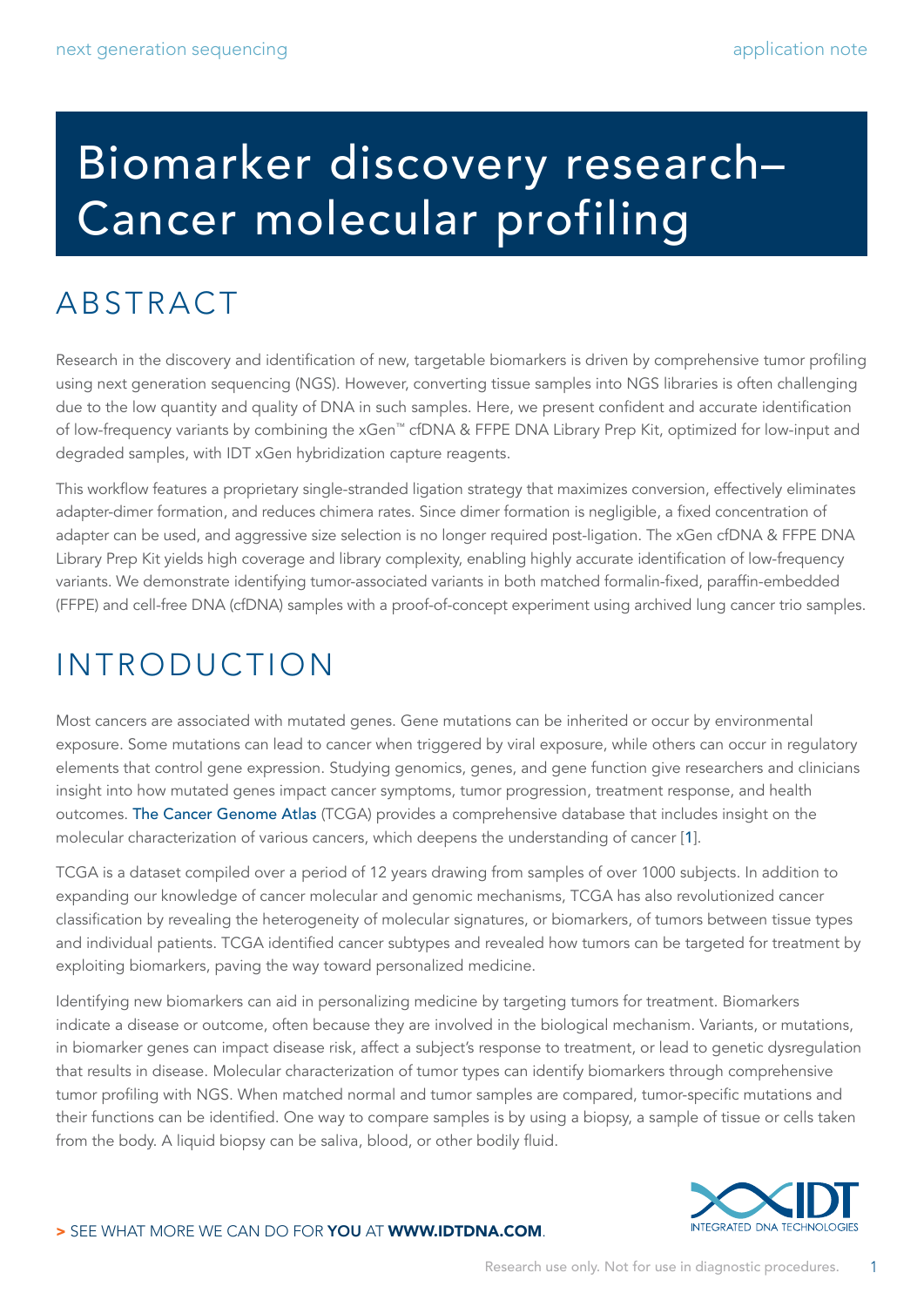Blood-based tests are commonly used to monitor disease progression in retrospective studies and present an attractive alternative to traditional biopsies due to their noninvasive nature and the ease of collecting multiple samples over time.

The challenge with these approaches is that tumor sample DNA is often low quality and complex sample type for constructing NGS libraries. DNA can come from samples that are formalin-fixed and paraffin-embedded (FFPE) to preserve proteins and tissue structures, or it can be cell-free DNA (cfDNA), DNA obtained through liquid biopsy. cfDNA may represent tumors that cannot be biopsied or can be used to assess multiple tumors at once. However, using cfDNA for analysis is often limited by small amounts of material and very low proportions of tumor-derived DNA. Successful library conversion is paramount when working with these types of samples.

### Why is conversion important?

Conversion is the transformation of input material into library molecules for NGS. When the library is prepared, genetic material is fragmented and ligated to adapters to prepare it for sequencing. The ability of a library prep kit or workflow to convert the input material into a sequenceable product is called the conversion rate. High conversion results in higher yields with fewer PCR cycles, lower bias, an increased confidence in identifying low-frequency mutations, and an NGS library that accurately represents the input sample. In contrast, low conversion yields lower library complexity (the number of unique molecules in a library), lower coverage, and lower confidence, which results in low-quality data and inaccurate results ([Figure 1](#page-2-0)).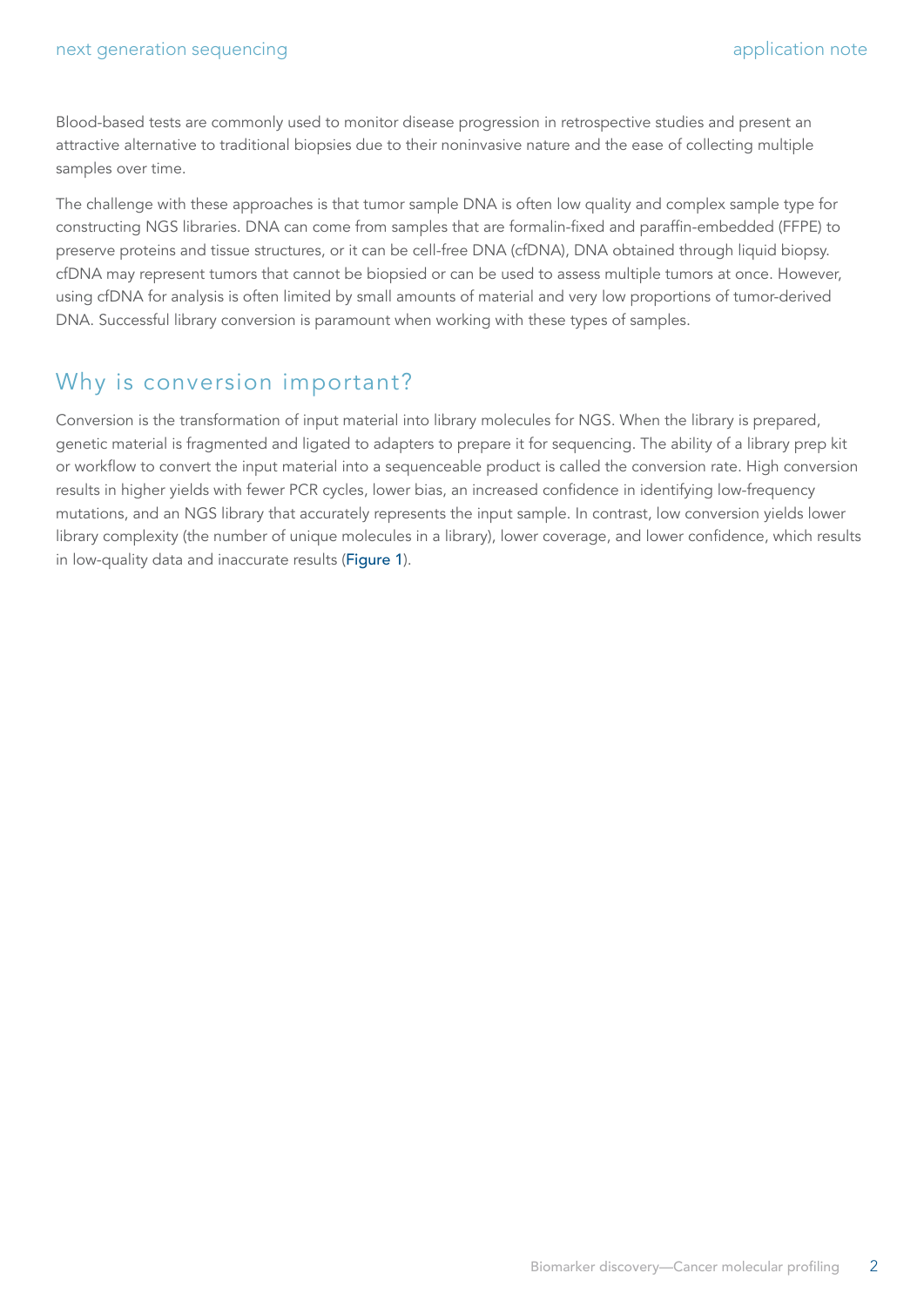<span id="page-2-0"></span>

Figure 1. Comparison of sequencing results with high vs. low library conversion. The variant (orange) is lost in the library on the right with low conversion leading to low sensitivity. The light grey sequences and light orange variant (dot) on the left side indicate missing sequences and missing coverage.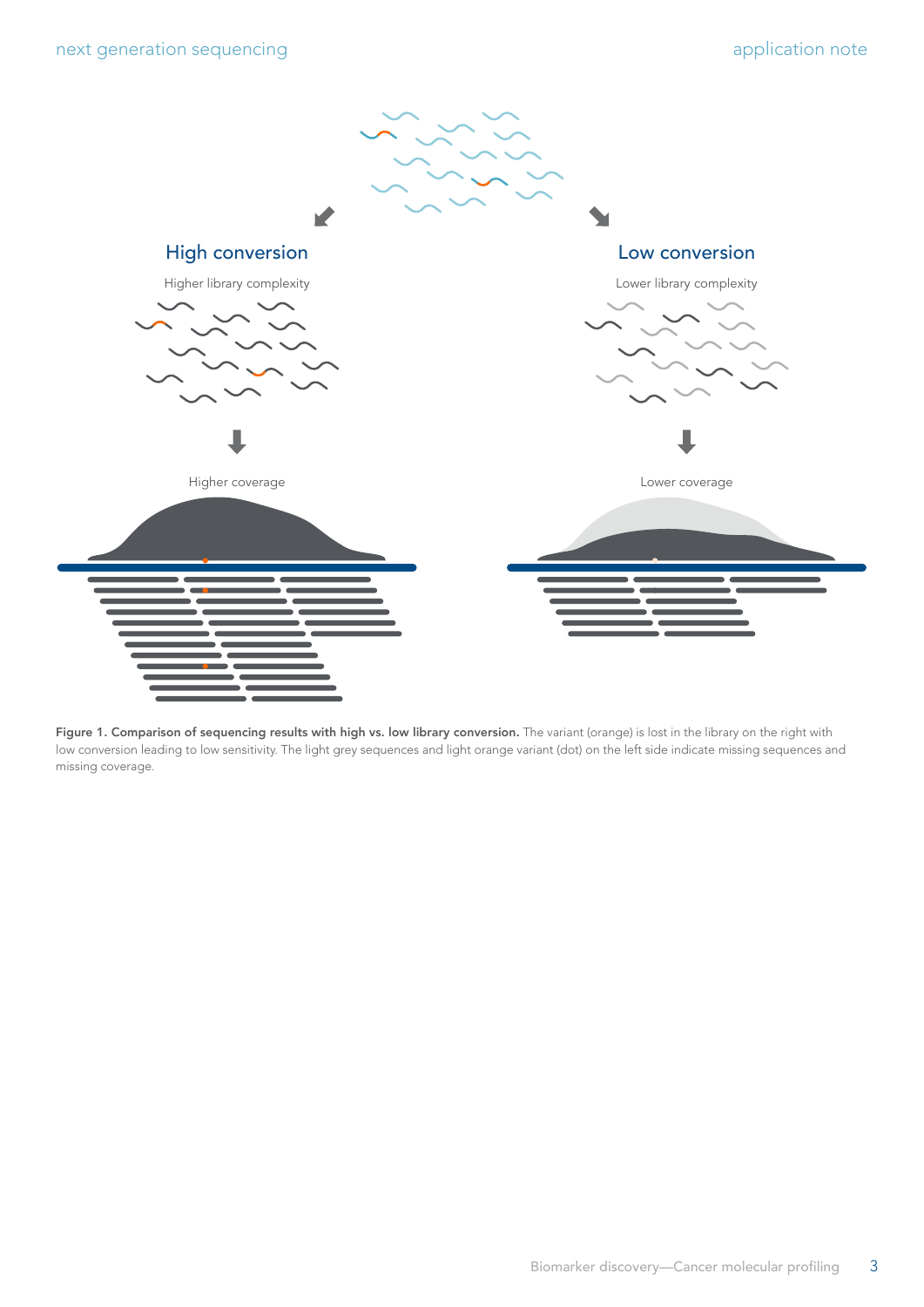<span id="page-3-0"></span>

Figure 2. Overview of study. Fresh-frozen normal tissue, tumor-derived FFPE tissue, and plasma cfDNA were extracted from 3 lung cancer subjects. The fresh-frozen normal and FFPE tissues were used for hybridization capture to identify tumor-associated variants. The results from that sequencing were used to design subject-specific xGen Custom Hyb Panels for use in targeted deep sequencing of the plasma cfDNA.

Here, we analyze matched archival lung cancer samples to show how IDT's NGS products enable confident and accurate variant identification in difficult FFPE and cfDNA samples ([Figure 2](#page-3-0)). To demonstrate the identification of circulating tumor DNA (ctDNA) in a subject's sample, tumor-associated variants in matched FFPE and cfDNA samples are pinpointed in archived lung cancer trios.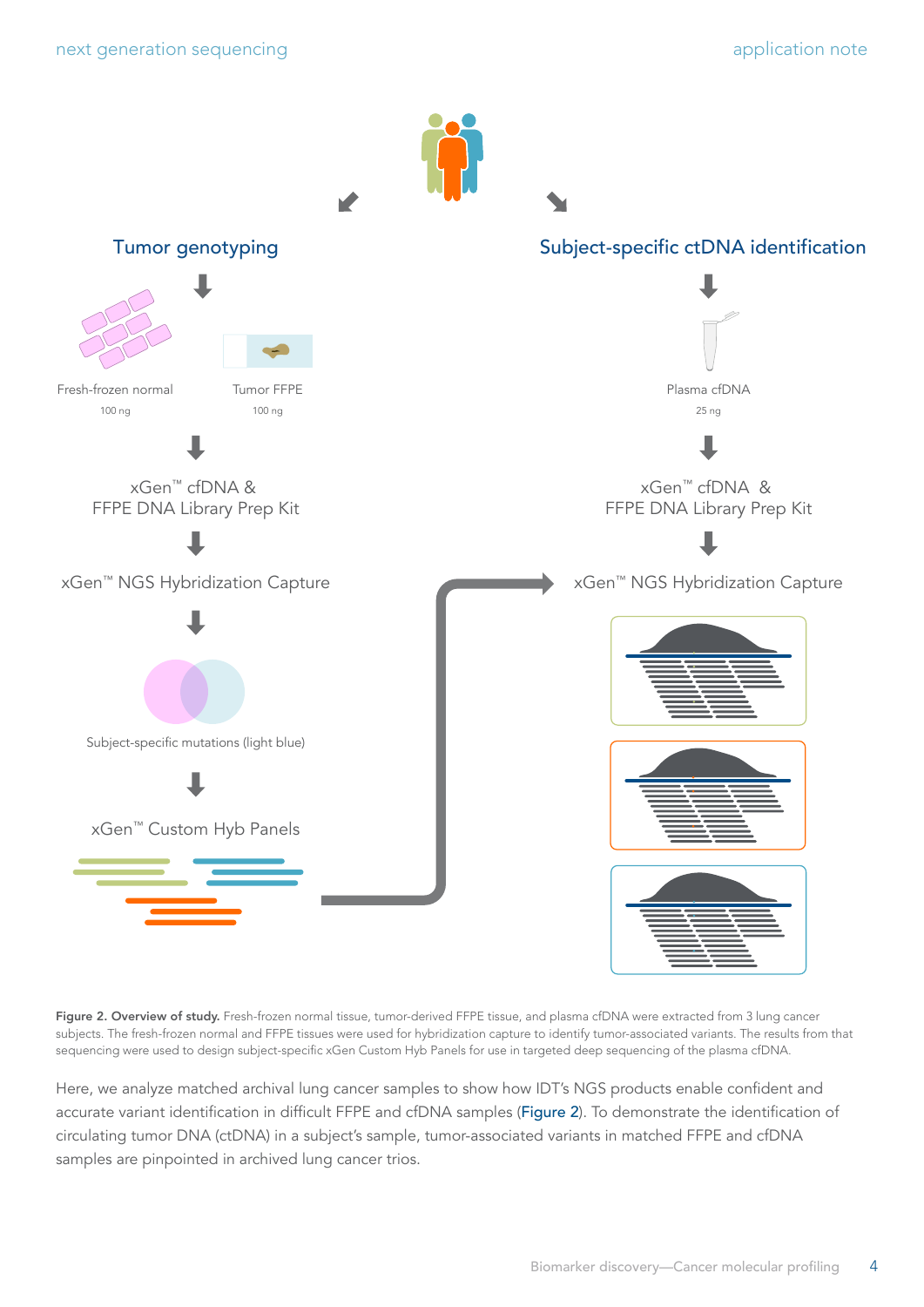### RESULTS

### Great research performance from low-quality FFPE samples

Matched FFPE-tumor, adjacent fresh-frozen normal, and plasma samples from 3 donors were sourced from a commercial biobank. DNA was extracted from these samples with the AnaPrep FFPE DNA Extraction Kit (PN: Z1322009, BioChain) and the cfPure® V2 Cell-Free DNA Extraction Kit (PN: K5011610-V2, BioChain). Standard quality control methods were used to assess the quality of the samples, including fluorometric quantification (Qubit™ dsDNA BR Assay Kit, Thermo Fisher Scientific), capillary electrophoresis (Bioanalyzer HS DNA chip, Agilent), or qPCR (KAPA hgDNA Quantification and QC Kit, Roche), depending on the sample ([Table 1](#page-4-0)). Quality scores (Q scores) depict DNA quality as the ratio of 129 bp vs. 41 bp reads. An ideal Q score is 1, indicating equivalent amplification of both reads and, therefore, higher DNA integrity. The DNA Integrity Number (DIN) ranges from 1 to 10 where 1 is degraded DNA and 10 is intact DNA.

|        | Fresh-frozen normal      |                          |            | <b>FFPE</b> tumor |                          |            | cfDNA                 |                          |
|--------|--------------------------|--------------------------|------------|-------------------|--------------------------|------------|-----------------------|--------------------------|
|        | $Conc.*$<br>$(ng/\mu l)$ | Q129/<br>Q <sub>41</sub> | <b>DIN</b> | Conc.<br>(ng/µ)   | Q129/<br>Q <sub>41</sub> | <b>DIN</b> | Conc.<br>$(ng/\mu l)$ | Bioanalyzer <sup>t</sup> |
| Trio 1 | 69.13                    | 0.82                     | 9.7        | 53.95             | 0.75                     | 5.5        | 3.11                  | Minimal HMW DNA          |
| Trio 2 | 37.38                    | 1.15                     | 7.2        | 202.5             | 0.76                     | 5.9        | 2.33                  | Minimal HMW DNA          |
| Trio 3 | 37.62                    | 0.6                      | 6.3        | 32.39             | 0.56                     | 4.2        | 2.72                  | Minimal HMW DNA          |

#### <span id="page-4-0"></span>Table 1. Sample quality control.

\* Conc. = concentration

† HMW = high molecular weight

Sequencing libraries were generated with 100 ng of DNA extracted from FFPE samples and adjacent fresh-frozen normal samples from all 3 donors. Regardless of input sample quality, the xGen cfDNA & FFPE DNA Library Prep Kit generated high-yield libraries ([Figure 3](#page-5-0)). These libraries were captured in singleplex with a custom xGen cancer panel and sequenced. Picard was used to evaluate library preparation and hybrid capture performance including HS library size, duplicate rate, and coverage after standard start-stop deduplication ([Figure](#page-5-1) 4). Since the goal of this study was to identify as many variants as possible, we chose to use start-stop deduplicated data. This approach sacrifices confidence in the veracity of the variants identified but can retain higher sensitivity. However, if the goal is to identify high-confidence, low-frequency variants, the libraries could be sequenced more deeply to reach the recommended duplication rates (>70%) for single read family error correction. In this study, higher coverage combined with high sensitivity was sufficient to identify tumor variants incorporated in subject-specific hybridization capture panels used to assess cfDNA for ctDNA.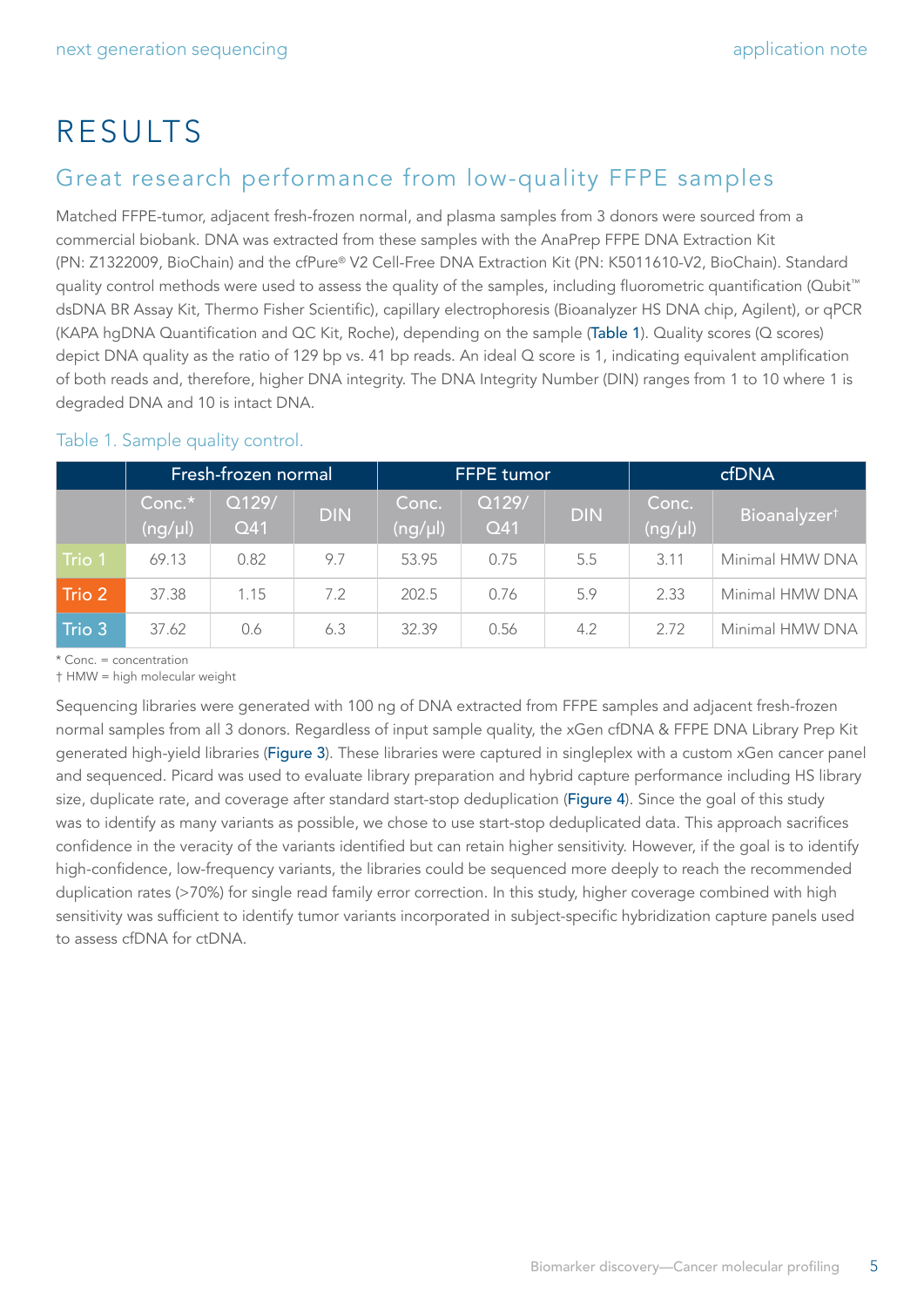<span id="page-5-0"></span>

Normal: Fresh-frozen Tumor: FFPE

Figure 3. The xGen cfDNA & FFPE DNA Library Prep Kit delivers high-yield and complex libraries from FFPE samples across a range of sample qualities. Libraries derived from fresh-frozen normal (FF) and FFPE-tumor samples were generated with 100 ng of input material and PCR amplified with 8 and 9 cycles, respectively. cfDNA libraries were generated from 25 ng of input and amplified with 8 PCR cycles. Library yield was measured with a Qubit™ fluorometer using the Qubit™ dsDNA BR Assay Kit (Thermo Fisher Scientific).



Variants, including single nucleotide polymorphisms (SNPs), insertion/deletions (indels), and mutations, were called from the matched fresh-frozen normal and FFPE-tumor samples using Vardict and Mutect2. Variants present in FFPEtumor samples, but absent in matched fresh-frozen normal samples were defined as tumor-associated variants. In addition, germline variants present in these samples were identified ([Table 2](#page-5-2)). This workflow identified approximately 250 variants per subject. The variants were targeted using xGen Custom Hyb Panels designed using IDT's design algorithm for 2X tiling.

#### <span id="page-5-2"></span>Table 2. Variants identified in FFPE-tumor samples and sample-specific panel design.

| Descriptions                                  | Trio 1         | Trio 2 | Trio 3 |
|-----------------------------------------------|----------------|--------|--------|
| SNPs in both Vardict & Mutect2 >1% AF*        | 25             | 34     | 45     |
| Indels in both Vardict & Mutect2 >10% AF      | $\overline{4}$ | 38     | 12     |
| Mutations overlapping EGFR, KRAS, ERBB2>1% AF | 26             | 45     | 31     |
| Germline indels >90% AF overlapping exons     | 6              | 8      | 5      |
| Germline SNPs >90% AF overlapping exons       | 166            | 154    | 158    |
| Total # of mutations                          | 227            | 279    | 251    |
| # of probes in BED file                       | 276            | 363    | 305    |
| Length of probe                               | 27 kb          | 34 kb  | 30 kb  |

\* AF = allele frequency

<span id="page-5-1"></span> $\overline{O}$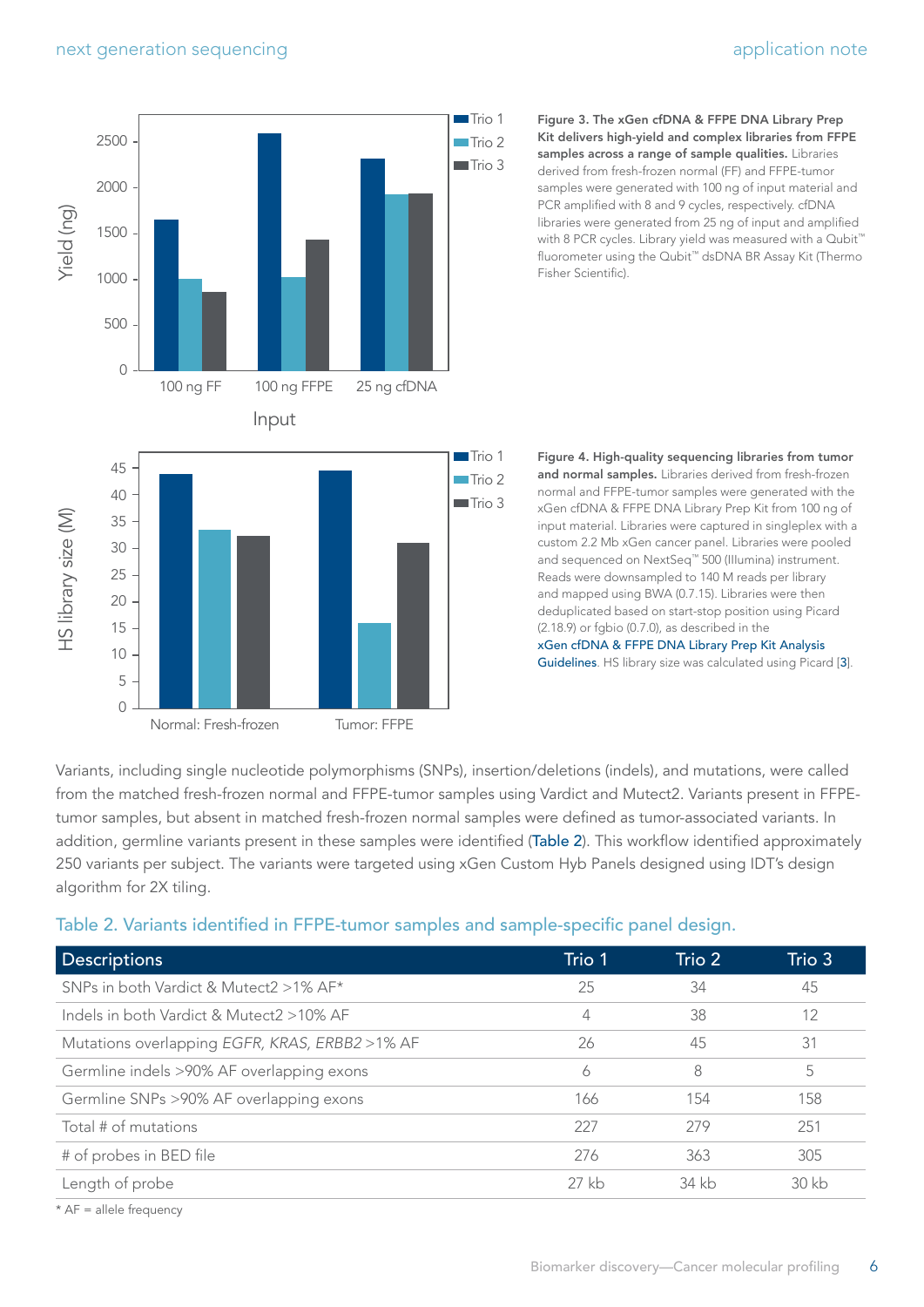### xGen cfDNA & FFPE DNA Library Prep Kit enables variant identification in cfDNA with confidence

High-yield libraries were generated with 25 ng of cfDNA from each of the trios ([Figure](#page-5-0) 3). The libraries were captured with subject-matched custom xGen Custom Hyb Panels (IDT). Incorporation of unique dual indexes (UDIs) ensured accuracy and prevented sample misassignment. Despite the small size of these panels, we obtained high on-target rates and achieved a sequence depth sufficient to reach duplication rates of >80%, which is recommended for collapsed read analysis to enable error correction ([Figure 5A](#page-6-0)). Collapsing reads uses unique molecular identifers (UMIs) to remove sample-prep, library-prep, and sequencing errors, allowing accurate variant calling of ultra lowfrequency variants. Mapped reads were used to generate collapsed single and combined read families, as outlined in the xGen cfDNA & FFPE DNA Library Prep Kit Analysis Guidelines. The combination of the xGen cfDNA & FFPE DNA Library Prep Kit with xGen hybridization capture resulted in high conversion rates, complexity, and coverage for cfDNA ([Figure 5B](#page-6-0)). Consequently, analysis of combined read family error-corrected coverage was able to identify low-frequency variants ([Figure 6](#page-7-0)).

<span id="page-6-0"></span>

Figure 5. High complexity and coverage sequencing data from cfDNA. Libraries were generated with the xGen cfDNA & FFPE DNA Library Prep Kit from 25 ng of cfDNA material. Libraries were captured in singleplex with custom subject-specific xGen Custom Hyb Panels. Libraries were pooled and sequenced on a NextSeq<sup>™</sup> 500 (Illumina) instrument. Reads were downsampled to 40 M reads per library and mapped using BWA (0.7.15). Libraries were then deduplicated based on start-stop position using Picard (2.18.9), or error-corrected with combined read families using fgbio (0.7.0), as described in the xGen cfDNA & FFPE DNA Library Prep Kit Analysis Guidelines. (A) On-target rate was calculated using Picard percent selected bases. HS library size, and (B) coverage were also calculated using Picard [[2](#page-8-1)].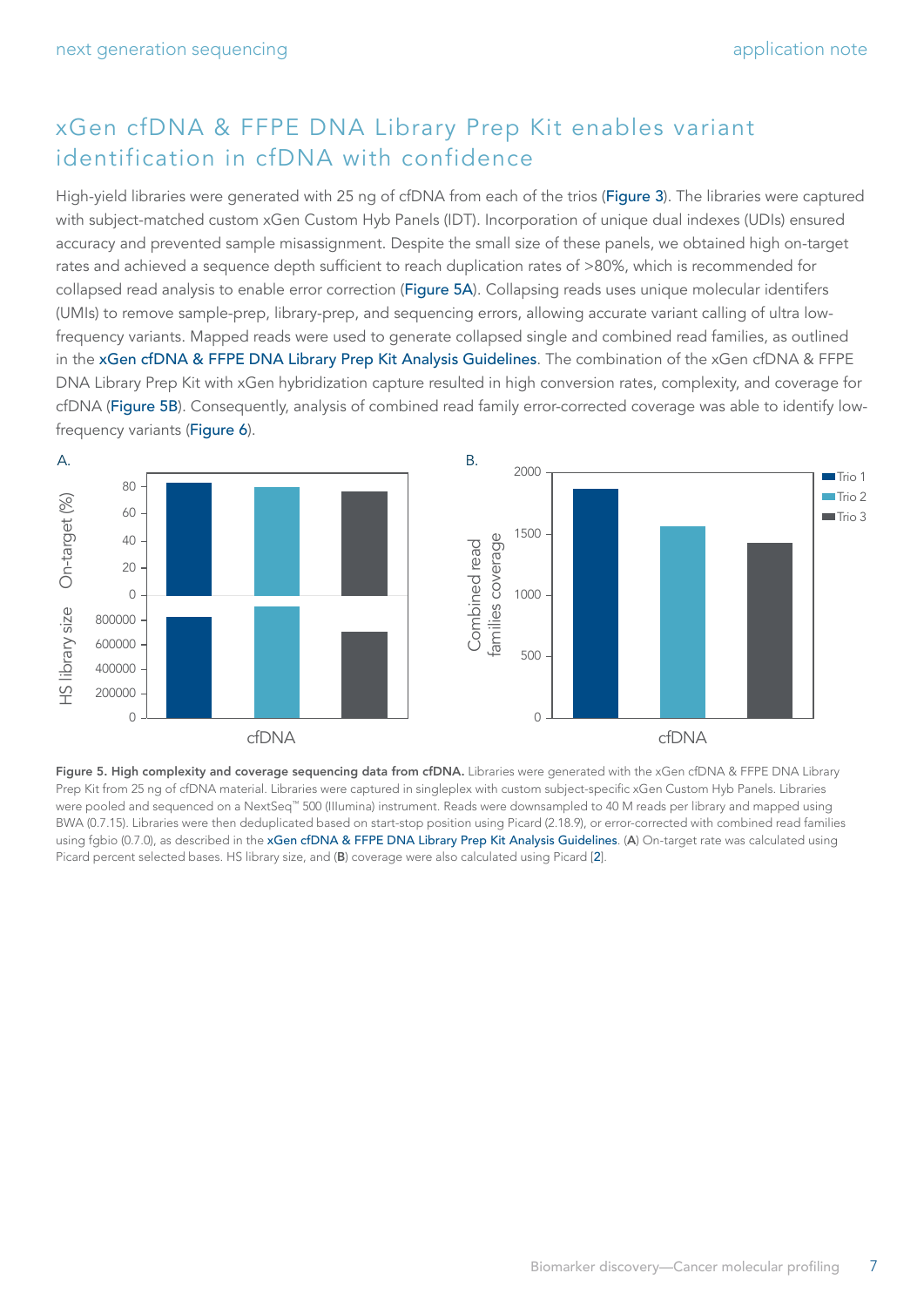

<span id="page-7-0"></span>

Kit enables high sensitivity and specificity for ultra low-frequency variant identification of ctDNA. Libraries were generated according to the xGen cfDNA & FFPE DNA Library Prep Kit protocol using 25 ng matched cfDNA. Libraries were captured with subject-specific xGen Custom Hyb Panels. After sequencing, reads were mapped using BWA (0.7.15). Error correction with combined read families was performed as described in the xGen cfDNA & FFPE DNA Library Prep Kit Analysis Guidelines. Finally, variants were called using VarDict (1.5.8); no filters were applied for the error-corrected xGen cfDNA & FFPE DNA Library Prep Kit data. (A) Allele fraction of each tumor-associated variant for each subject is shown. (B) Sensitivity to subject-specific biomarkers is shown, alongside near-perfect PPV, meaning there were no false positives. PPV = positive predictive value.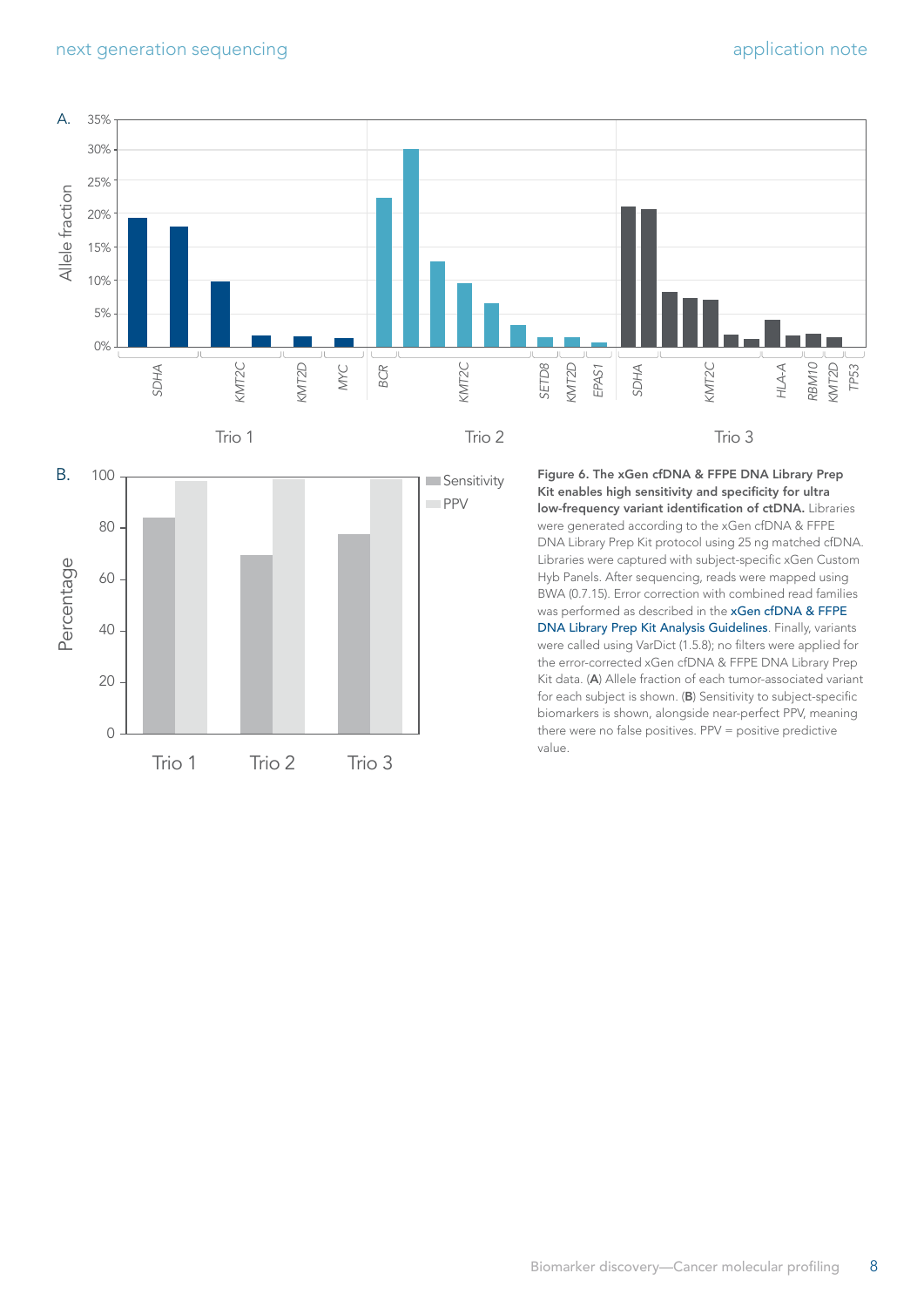# CONCLUSIONS AND FUTURE DIRECTIONS

Here, we present confident and accurate identification of low-frequency variants in matched tissue and cfDNA samples by combining IDT NGS products. Using an archived lung cancer trio for research, fresh-frozen normal tissue and tumor-derived FFPE samples were sequenced starting with the xGen cfDNA & FFPE DNA Library Prep Kit, which is optimized for low-input and degraded samples, and enriched using IDT xGen NGS Hybridization Capture. xGen Custom Hyb Panels are designed to target tumor-associated variants identified by hybridization capture for research. These subject-specific variants were identified with targeted deep sequencing of the subjects' plasma cfDNA and ctDNA variants. Use of the xGen cfDNA & FFPE DNA Library Prep Kit resulted in:

- High conversion rates resulting from novel ligase and highly modified adapters
- High-complexity libraries, which enable identification of variants at ≤1% variant allele frequency (VAF)
- High yield and library complexity from severely degraded, FFPE samples
- Minimal errors using UMIs and minimized risk of sample misassignment using UDI primers
- Analysis of tumor-associated variants in trios using a single, streamlined workflow for cfDNA and FFPE

The technologies presented here aid researchers when examining cancer outcomes.

### REFERENCES

- <span id="page-8-0"></span>1. Wang Z, Jensen MA, et al. (2016) [A practical guide to The Cancer Genome Atlas \(TCGA\)](https://pubmed.ncbi.nlm.nih.gov/27008012/). Methods Mol Biol 1418:111–141.
- <span id="page-8-1"></span>2. Institute B (2019) Picard Toolkit. Broad Institute, GitHub repository <http://broadinstitute.github.io/picard/>.